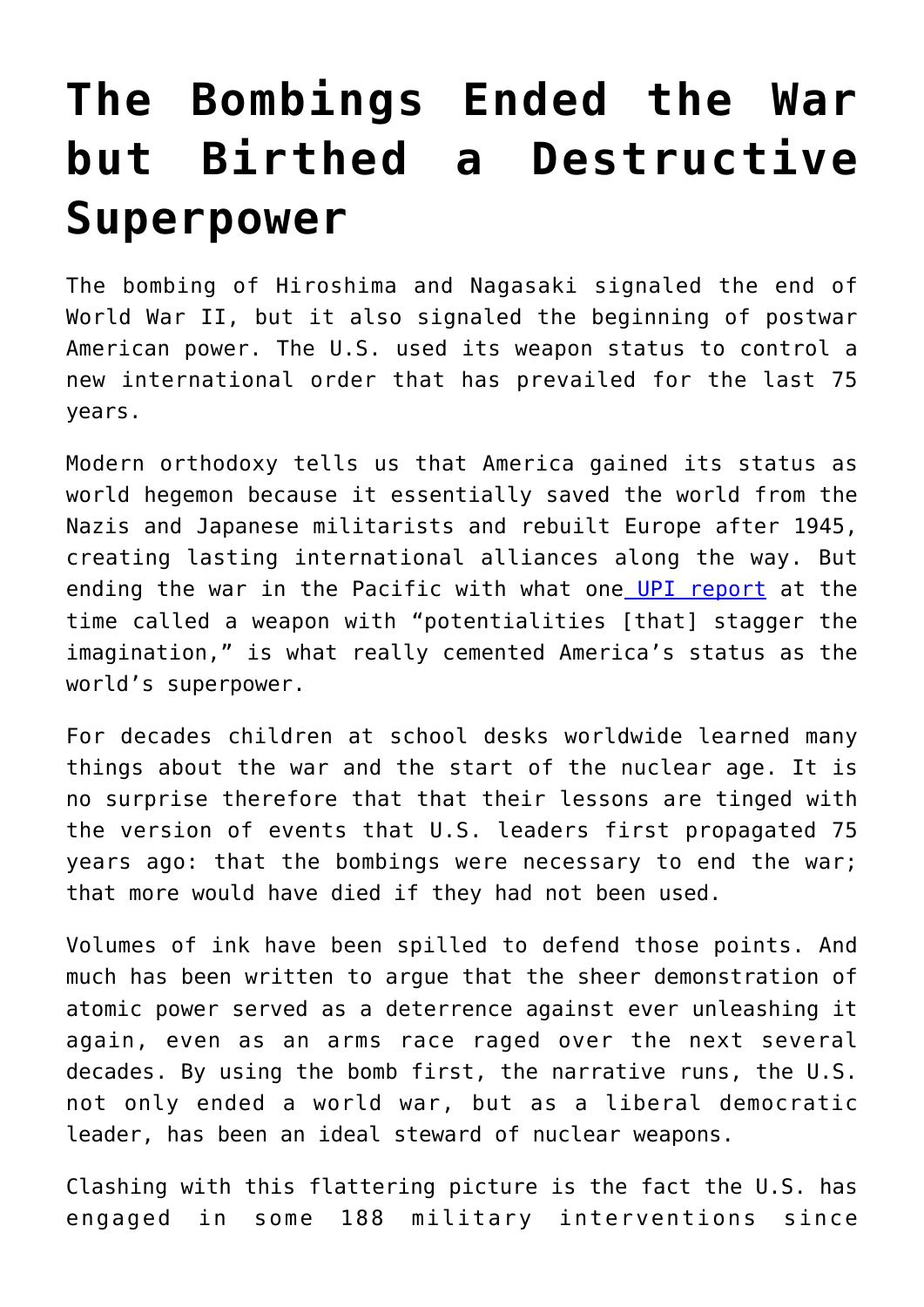1945, [according to researcher Monica Duffy Toft.](https://nationalinterest.org/feature/why-america-addicted-foreign-interventions-23582) On the plus side, the U.S. has never again used a nuclear weapon since 1945.

That the U.S. started what became the nuclear arms race, building around it a massive military industrial congressional complex that gave the postwar national security state new resources (this is when the CIA and the Department of Defense were created), is apparently of no matter. Since 1946, Washington has decided when international nuclear arms should be controlled, has initiated international testing bans and nonproliferation treaties, and determined which countries may and may not have atomic weapons. In his newly updated book, *[Scorpion King: America's Suicidal Embrace of Nuclear](https://www.amazon.com/gp/product/1949762181/ref=as_li_qf_asin_il_tl?ie=UTF8&tag=intelltakeo0d-20&creative=9325&linkCode=as2&creativeASIN=1949762181&linkId=a72d14e54508272690cbd3a2b2c52a33) [Weapons From FDR to Trump](https://www.amazon.com/gp/product/1949762181/ref=as_li_qf_asin_il_tl?ie=UTF8&tag=intelltakeo0d-20&creative=9325&linkCode=as2&creativeASIN=1949762181&linkId=a72d14e54508272690cbd3a2b2c52a33),* former UN weapons inspector Scott Ritter notes that there was an initial wrangling among President Truman's top men over whether the U.S. would pursue a monopoly on nuclear power or hand it over to shared international controls. The former prevailed, and "by August 1946, the U.S. atomic bomb production line was pumping out bombs at a rate of two per week. Never again would the United States allow itself to be a nation void of a meaningful nuclear strike capability."

The official reasoning behind dropping the bombs was tactical: to end the war and reduce the carnage of a protracted conventional war. The possibility of ending the war with a negotiated peace was not even to be an option. Afterwards nuclear primacy was seen as strategically necessary: in February 1946 George Kennan sent his ["long telegram"](https://www.history.com/this-day-in-history/george-kennan-sends-long-telegram-to-state-department) and Winston Churchill delivered his famous ["iron curtain"](https://www.history.com/this-day-in-history/churchill-delivers-iron-curtain-speech) speech the following month. "The United States, convinced of Soviet perfidy, believed it had no choice but to exploit its atomic bomb monopoly to construct systems of western security that could withstand Soviet pressure," writes Ritter.

But the results were existential. Along with the heavily managed "glorious war" and savior narrative, a "Greatest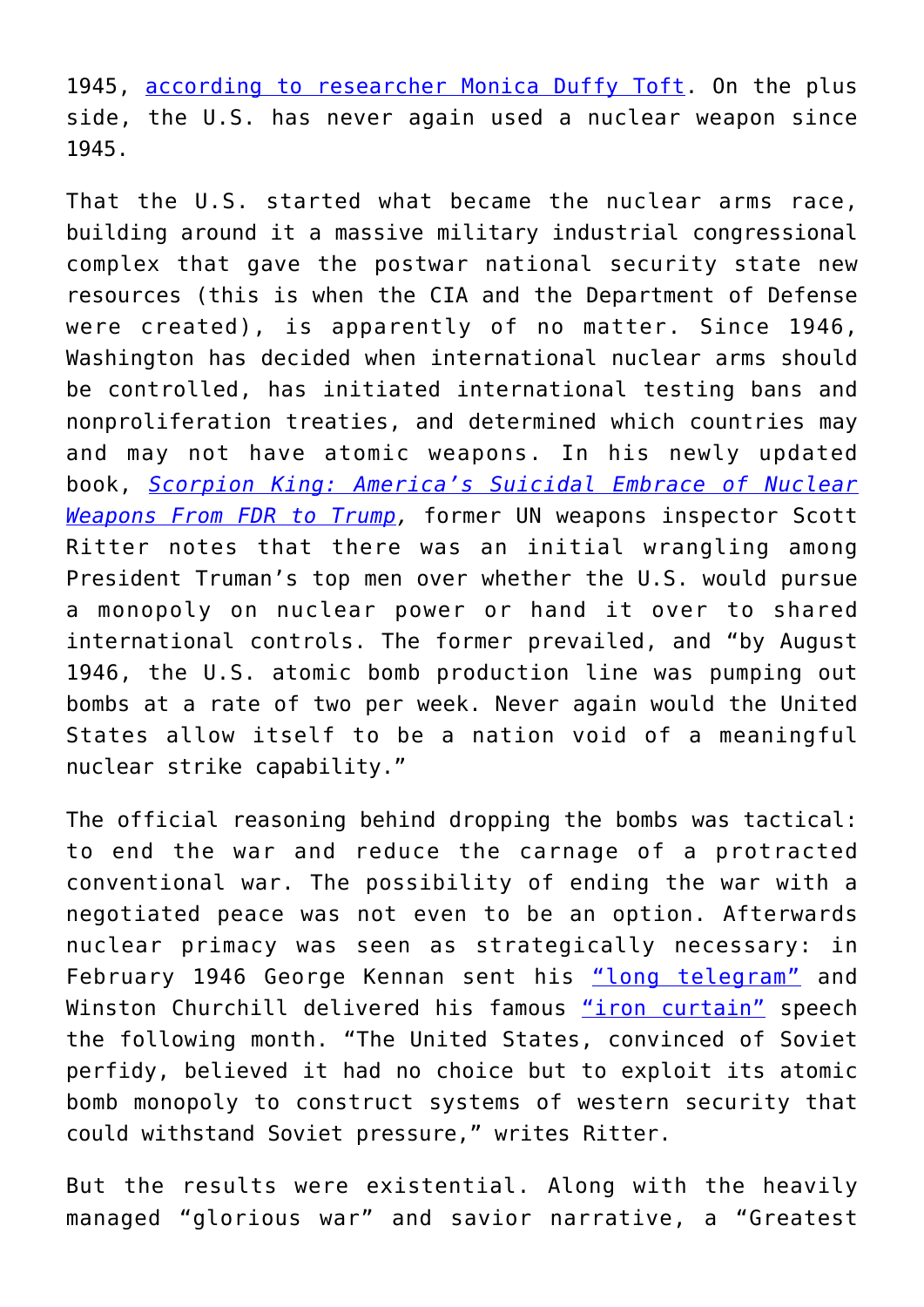Generation" was able to birth for the first time an American Exceptionalism that has justified the attempt to build an American-controlled world order. Having at least a temporary monopoly on the bomb and at the same time being in better economic shape than the Soviet Union, Japan, Germany, or even our allies in England or France, America assumed the role of global policeman. Since then, Washington has started and then left unfinished several wars, often fueling new global catastrophes for which the U.S. is "forced" to intervene endlessly. Much of this (Korea, Vietnam, and so-called Reagan Doctrine era support for regime change wars in the Americas and the Middle East) was done during the Cold War in the name of fighting communism. But as in the [1953 coup in Iran](https://www.npr.org/2019/01/31/690363402/how-the-cia-overthrew-irans-democracy-in-four-days), where the U.S. removed an elected leader for one who was friendly to Western oil interests, American hegemony has not always been made to serve noble ends. The same goes for siding with Iraq's Saddam Hussain against Iran when it was strategically convenient, then toppling him when it was not.

Just as we do not know exactly how many lives were *saved* because of the bomb, there may also be no way of determining if additional carnage might have been avoided in later wars if the U.S. had practiced a more restrained foreign policy. We can estimate, however, that upwards of 220,000 Japanese died as a direct result of the blasts in Hiroshima and Nagasaki.

The explosion of the atomic bombs in 1945 strengthened a certain narrative that accompanied this conflagration. It is that the U.S. only engages in bloodbaths for highly ethical ends, always acting for the benefit of the free world, to advance human rights, and to contain or eliminate dictators. One reason the American government wished to occupy and not only defeat Japan in 1945, was to be able to try war criminals, which it did in Tokyo as well as in post-war Germany. This presumably was to be the icing on the cake of righteous war. Here the spirit of revenge combined easily with